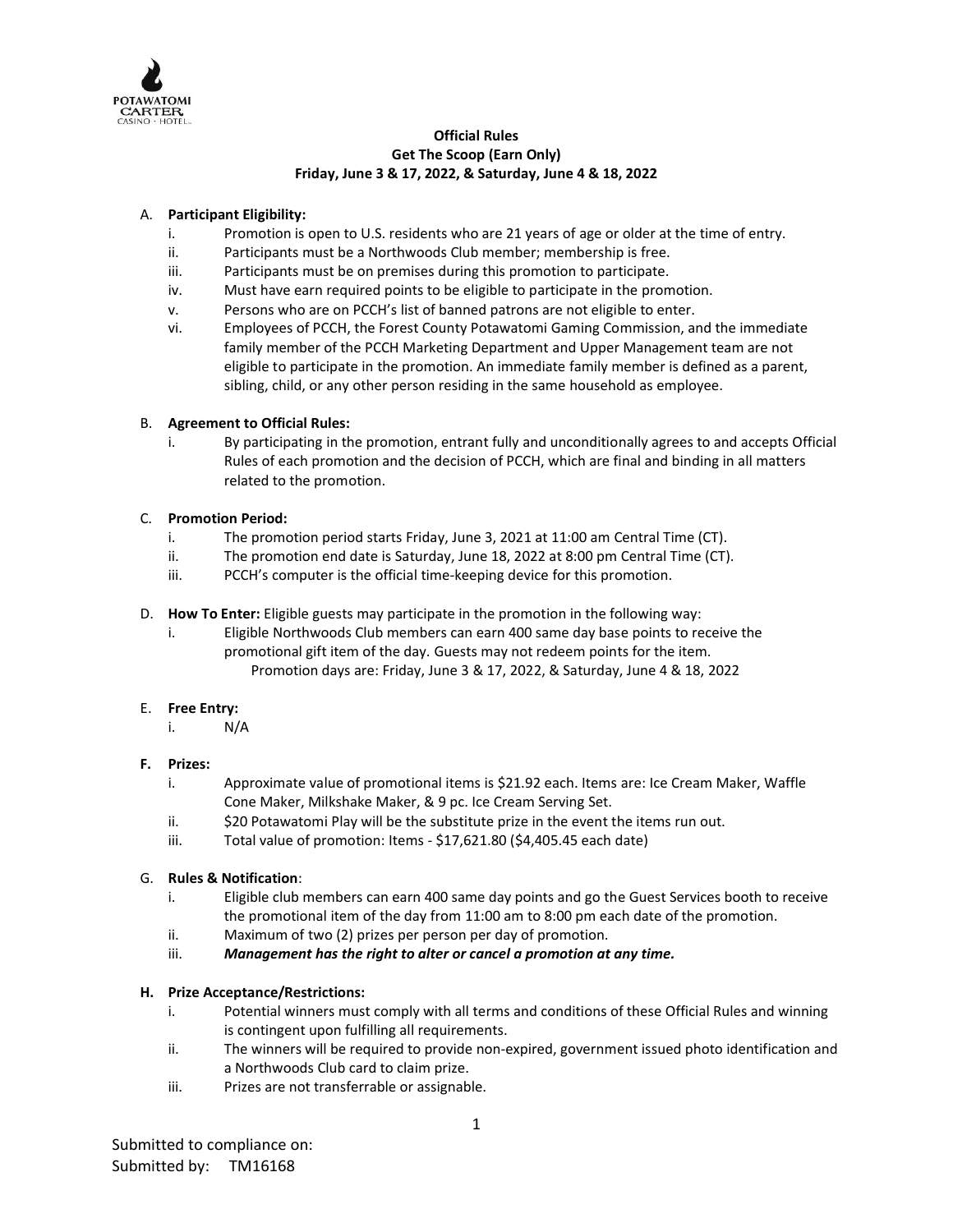

- iv. No substitution allowed except by PCCH, who may substitute a prize of equal or greater value if advertised prizes become unavailable. If any potential winner cannot be contacted, or fails to sign the required documents within the required time period, s/he forfeits prize.
- v. If a potential winner(s) cannot be contacted or fails to sign the required documents within the required time period, they forfeit the prize.

## I. **Release/Publicity/Use of Personal Information:**

i. Guests may be asked to allow use of his/her name and likeness for promotions/advertising purposes and that if such a request is granted, that an additional waiver must be filled out.

### J. **General Conditions:**

- i. In the event the operation, security or administration of the promotion is impaired in any way for any reason, including, but not limited to, fraud, technical failures, regularly scheduled maintenance, virus, or other technical problem, PCCH reserves all rights, in its sole discretion, may:
	- 1. Suspend the promotional event to address the impairment and then resume the promotional event in a manner that best conforms to the spirit of these Official Rules.
	- 2. Cancel the promotional event and award the prizes in a random drawing among all eligible entries received up to the time of the impairment.
- ii. PCCH reserves the right in its sole discretion to disqualify any individual it finds to be tampering with the entry process or the operation of the promotion or to be acting in violation of these Official Rules or any other promotion, or in an unsportsmanlike or disruptive manner.
- iii. Any attempt by any person to undermine the legitimate operation of the Promotional Event may be a violation of criminal and civil law, and should an attempt be made, PCCH reserves the right to seek damages from any such person to the fullest extent of the law.
- iv. PCCH's failure to enforce any term of these General Rules shall not constitute a waiver of that provision.

#### K. **Limitations of Liability and Release**.

Entrants agree to release and hold harmless PCCH, the Forest County Potawatomi Community, and their respective promotional partners, prize partners, agents, agencies, and the officers, elected officials, directors, and employees of each of them (the "Released Parties") from and against any claim or cause of action arising out of participation in the Promotion Event, or acceptance or use of any prize, including but not limited to:

- i. Unauthorized human intervention in the promotion
- ii. Technical errors related to computer, servers, providers, printers, or telephone or network lines
- iii. Printing errors
- iv. Errors in the administration of the promotion or the processing of registrations and game plays
- v. Late, lost or undeliverable mail
- vi. Injury or damage to persons or property which may be caused, directly or indirectly, in whole or in part, from the entrant's participation in the Promotional Event of acceptance or use of any prize
- vii. Entrant waives the right to claim any damages whatsoever, including, but not limited to punitive, consequential, direct or indirect damages

#### L. **Official Rules Information:**

- i. For a copy of Official Rules, send a self-addressed, stamped envelope with name of specific promotion by the end of registration period to Promotions, Potawatomi Carter Casino Hotel, 618 State Highway 32, Wabeno, WI 54566. Specify "Rules."
- M. **Winners List:** No winner list as this is a point earning program